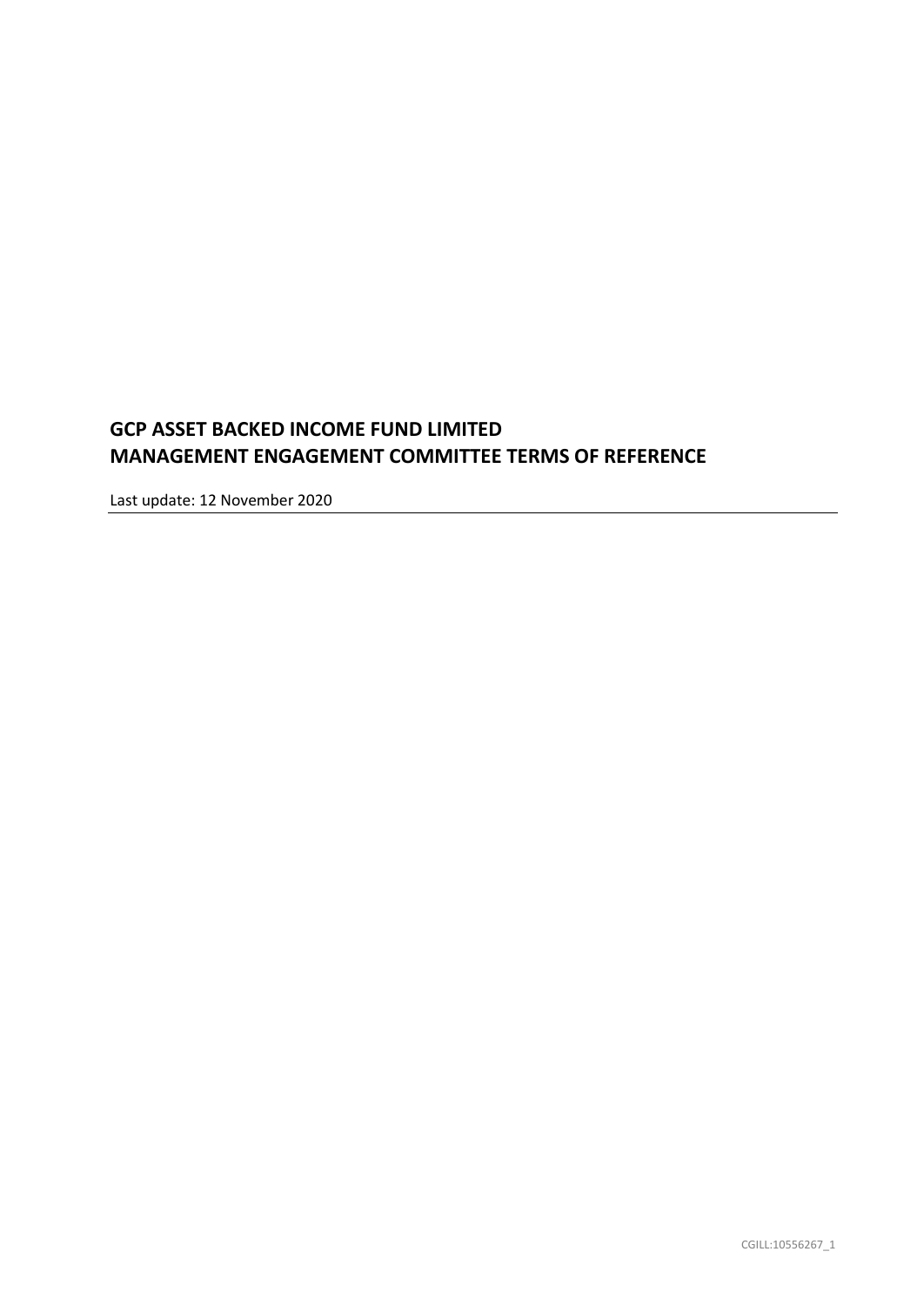# **MANAGEMENT ENGAGEMENT COMMITTEE TERMS OF REFERENCE**

## **1. Membership**

- 1.1 The Committee shall be made up of at least two members. Members of the Committee and the Chair of the Committee shall be appointed by the Board on the recommendation of the Remuneration and Nomination Committee. All members of the Committee shall be nonexecutive directors.
- 1.2 Only members of the Committee have the right to attend Committee meetings. However, other individuals such as representatives of the Company's investment manager and external advisers, as appropriate, may be invited to attend for all or part of any meeting as and when appropriate and necessary.

## **2. Secretary**

The company secretary or their nominee shall act as the secretary of the Committee.

#### **3. Quorum**

The quorum necessary for the transaction of business shall be two members of the Committee, who must be in Jersey. A duly convened meeting of the Committee at which a quorum is present shall be competent to exercise all or any of the authorities, powers and discretions vested in or exercisable by the Committee.

## **4. Frequency of meetings**

The Committee shall meet at least once a year or more often as required at the discretion of the Committee Chair or a majority of the members.

#### **5. Notice of meetings**

- 5.1 Meetings of the Committee shall be called by the secretary of the Committee at the request of any of its members.
- 5.2 Unless otherwise agreed, notice of each meeting confirming the venue, time and date shall be forwarded to each member of the Committee and any other person required to attend no later than ten working days before the date of the meeting unless otherwise agreed by the Chair of the Committee. An agenda of items to be discussed shall be forwarded to the Chair of the Committee in the first instance at least ten working days before the date of the meeting unless otherwise agreed by the Chair of the Committee, then circulated to each member of the Committee and any other person required to attend at least five working days before the date of the meeting. Supporting papers shall be sent to Committee members and to other attendees as appropriate, at the same time.

#### **6. Minutes of meetings**

- 6.1 The secretary shall minute the proceedings and decisions of all Committee meetings, including the names of those present and in attendance.
- 6.2 The Secretary shall ascertain, at the beginning of each meeting, the existence of any conflicts of interest and minute them accordingly.
- 6.3 Draft minutes of Committee meetings shall be circulated promptly to all members of the Committee no later than ten working days following the date of the meeting. Once approved, minutes should be tabled at the next available quarterly Board meeting unless it would be inappropriate to do so in the opinion of the Committee Chair.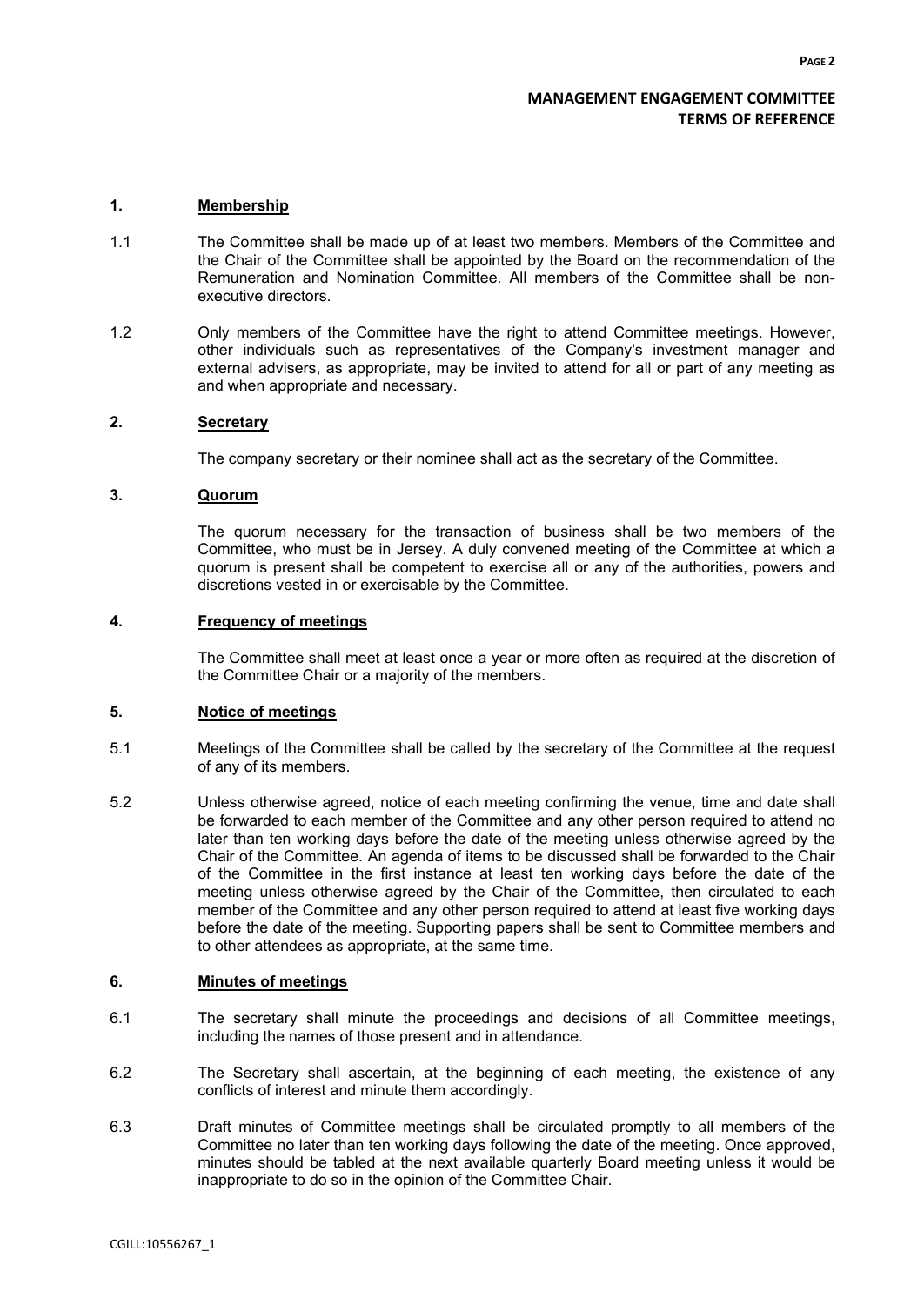# **7. Shareholder engagement**

The Committee Chair shall seek engagement with shareholders on matters within the scope of the Committee's responsibilities including attending the Annual General Meeting to respond to any shareholder questions on the Committee's activities.

# **8. Duties**

8.1 The Committee should carry out the duties below for the Company, major subsidiary undertaking (if any) and the group as a whole (if a group is in existence), as appropriate.

## 8.2 Management engagement

- 8.2.1 The management engagement terms on which the Company's investment manager is engaged shall be reviewed by the Committee annually, prior to the annual results announcement being released.
- 8.2.2 The Committee shall:
	- 8.2.2.1 reasonably satisfy itself that the investment manager agreement is fair and that the terms remain competitive and sensible for shareholders;
	- 8.2.2.2 regularly review the composition (including skills, knowledge and experience) of the key executives performing the services on behalf of the investment manager and consider whether the continuing appointment of the investment manager, on the terms of the investment management agreement in the interests of shareholders as a whole, and make recommendations to the Board hereon together with a statement of the reasons for their view;
	- 8.2.2.3 consider nominations by the investment manager for replacements of key executives of the investment manager if, prior to the termination of the investment management agreement, such key executives should die or otherwise become incapacitated or shall retire, resign or otherwise cease to provide the investment management services to the Company;
	- 8.2.2.4 consider the appointment or re-appointment of the investment manager and the level of fees and make recommendations to the Board thereon;
	- 8.2.2.5 review the professional indemnity insurance premium for the investment manager with respect to their activities carried out on behalf of the Company;
	- 8.2.2.6 review with the investment manager any material issues arising from their work that the investment manager wishes to bring to the attention of the Committee, whether privately or otherwise;
	- 8.2.2.7 periodically review the procedures of its service providers to ensure they properly reflect the risk appetite, limits and tolerances set by the Board; and
	- 8.2.2.8 review the services provided by the Company's other service providers and consider whether the continuing appointment of such service providers under the terms of their agreements are in the interests of shareholders as a whole, and make recommendations to the Board hereon together with a statement of the reasons for their view.

## **9. Reporting responsibilities**

- 9.1 The Committee Chair shall report formally to the Board on its proceedings after each meeting on all matters within its duties and responsibilities.
- 9.2 The Committee shall make whatever recommendations to the Board it deems appropriate on any area within its remit where action or improvement is needed.